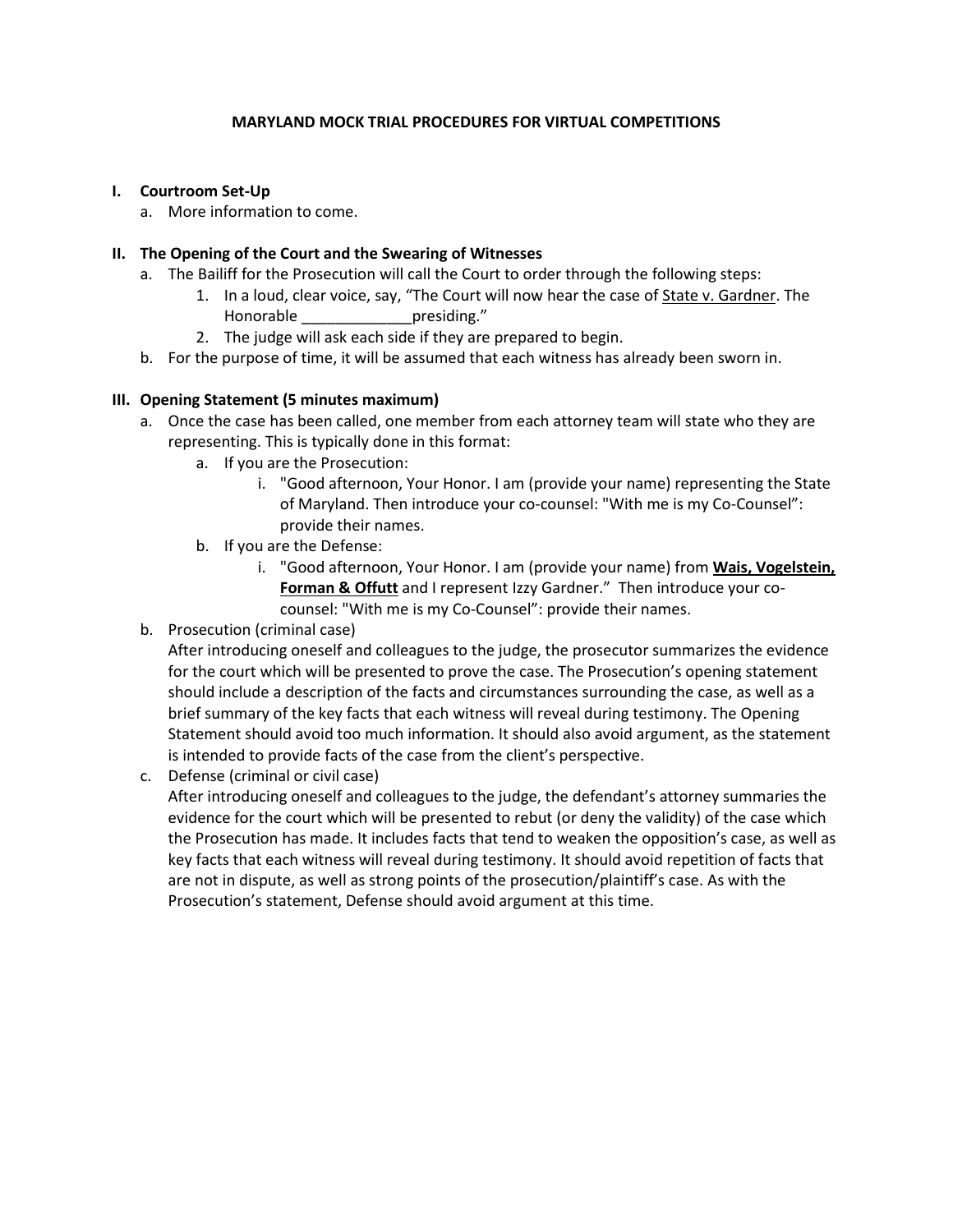## **IV. Direct Examination**

The Prosecution/Defense attorneys conduct direct examination of each of their own witnesses. During direct exam, testimony and other evidence to prove or strengthen the

Prosecution's/Defense's case will be presented. The purpose of direct examination is accomplish one or more of the following goals:

- a. To allow the witness to relate the facts to support the prosecution claim/defense argument and meet or disprove the required burden.
- b. Introduce undisputed facts No facts or information can be considered by the judge or jury until they are placed in evidence through a witness' testimony.
- c. Enhance the likelihood of disputed facts Direct examination is your opportunity to set forth your client's version of the undisputed facts and persuasively introduce evidence which supports that version.
- d. Lay foundation for the introduction of exhibits Documents, photos, writings, reports or other forms of evidence will often be central to your case. In most instances, it is necessary to lay a foundation for the admission of exhibits through direct testimony of witnesses.
- e. Reflect upon the credibility of witnesses The credibility of a witness is always an issue. For this reason, direct examinations should begin with some background information about the witness. After an introduction, the judge/jury should learn why the witness is testifying. Your job is to:
	- i. Help the witness tell their story, by asking open-ended questions. Rather than those that draw a "yes" or "no" response, questions that begin with "who," "what," "where," "when," and "how" or "explain…" and "describe…" are helpful during direct examination.
	- ii. Questions should be clear and concise, and should help guide your witness through direct examination.
	- iii. Be careful to avoid questions that elicit narrative answers. Witnesses should not narrate too long, as it will likely draw an objection from opposing counsel.
	- iv. Do not ask questions that "suggest" a specific answer or response.

## **V. Cross Examination**

After the attorney for the Prosecution/Defense has completed the questioning of a witness, the judge then allows the opposing attorney to cross-examine the witness. The purpose of the crossexamination is to cast doubt upon the testimony of the opposing witness. Inconsistency in stories, bias, and other damaging facts may be pointed out to the Judge through cross-examination. General Suggestions:

- a. Use narrow, leading questions that "suggest" an answer to the witness. Ask questions that require "yes" or "no" responses.
- b. In general, it is never a good idea to ask questions to which you do not know the answer unexpected responses can be costly and may leave you unprepared and off-guard.
- c. Never ask "why." You do not want to give a well-prepared witness an opportunity to expand upon a response.
- d. Avoid questions that begin with "Isn't it a fact that…", as it allows an opportunistic witness an opportunity to discredit you.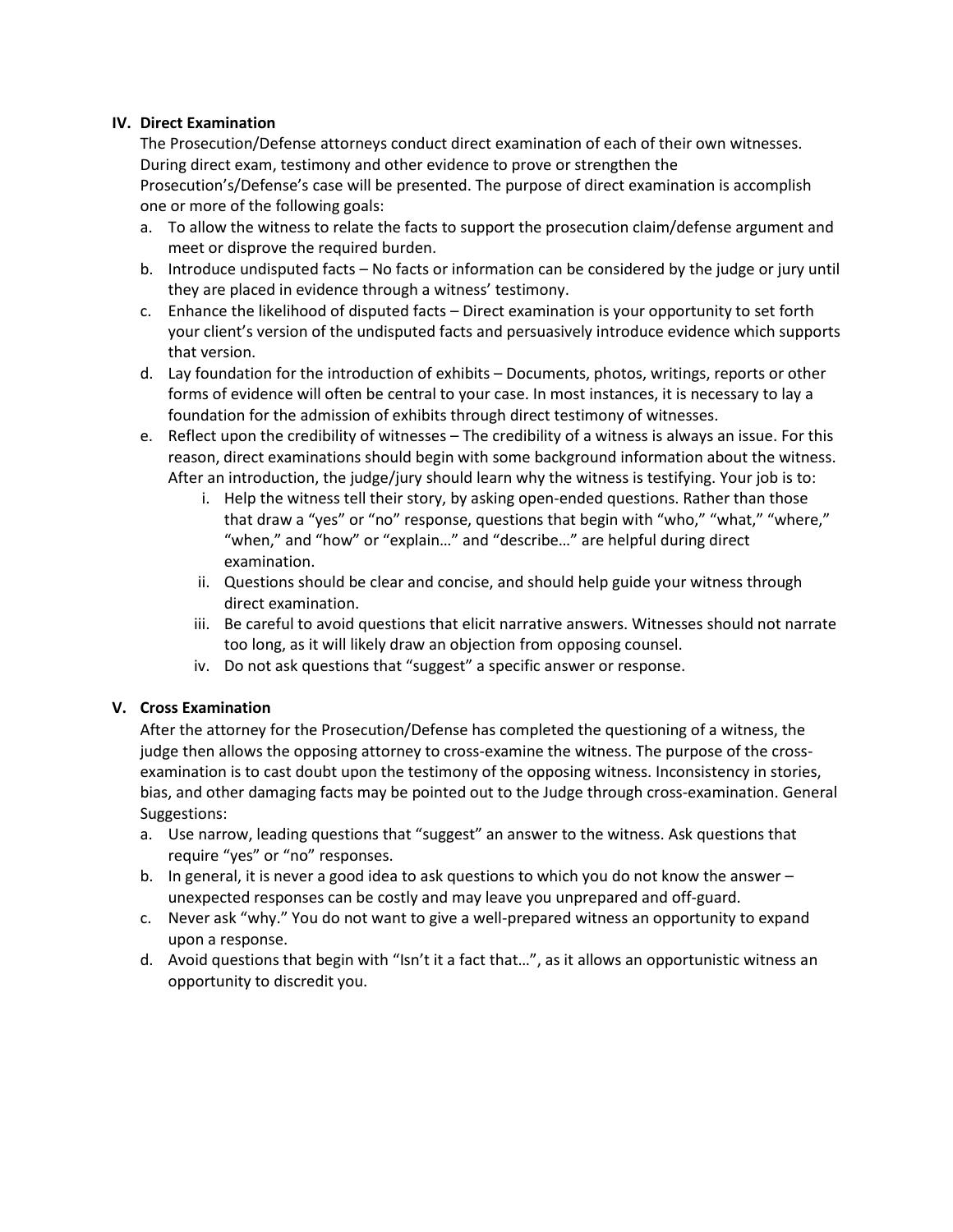#### **VI. Redirect Examination**

Redirect examination is an additional direct examination conducted following a witness' cross examination. The purpose is to allow the witness to clarify any testimony that was cast in doubt during cross examination. It is limited to the scope of the cross examination.

#### **VII. Recross Examination**

Recross examination is an additional cross examination, following a redirect. The purpose is to respond to matters that may have arisen during the re-examination of a witness. Recross can only deal with those subjects that were addressed during redirect.

#### **VIII. Voir Dire**

Pronounced "vwahr deer," and translated from French "to speak the truth" or "to see to speak." The phrase has two meanings, only one of which applies to Mock Trial. People are most commonly introduced to the term when they are called for jury duty. The judge and/or attorneys conduct voir dire to determine if any juror is biased and/or feels unable to deal with issues fairly. The voir dire that is applicable to mock trial is the process through which questions are asked to determine the competence of an alleged expert witness.

Before giving any expert opinion, the witness must be qualified by the court as an expert witness. The court must first determine whether or not the witness is qualified by knowledge, skills, experience, training or education to give the anticipated opinion. After the attorney who called the witness questions him/her about his/her qualifications to give the opinion, and before the court qualifies the witness as an expert witness, the opposing counsel shall, if he/she chooses to do so, have the opportunity to conduct a brief cross-examination of the witness' qualifications. Voir dire is to be limited to the fair scope of the expert's report.

## **IX. How to Admit Evidence**

- a. The exhibits have been pre-marked.
- b. State to the Court which exhibit you plan to use. (Ordinarily, you would approach opposing counsel with a copy of the exhibit, request permission from the judge to approach the witness, and show it to the witness. These steps will be skipped during virtual competitions.)
- c. Ask the right questions to establish a foundation:
	- i. I am handing you what has been marked as Exhibit X. Do you recognize this?
	- ii. What is it?
	- iii. Is it a fair and accurate copy?
- d. Ask the court to admit the evidence.
- e. Ordinarily, you would hand it to the judge (or clerk) to mark the exhibit into evidence. This step will be skipped during virtual competition.